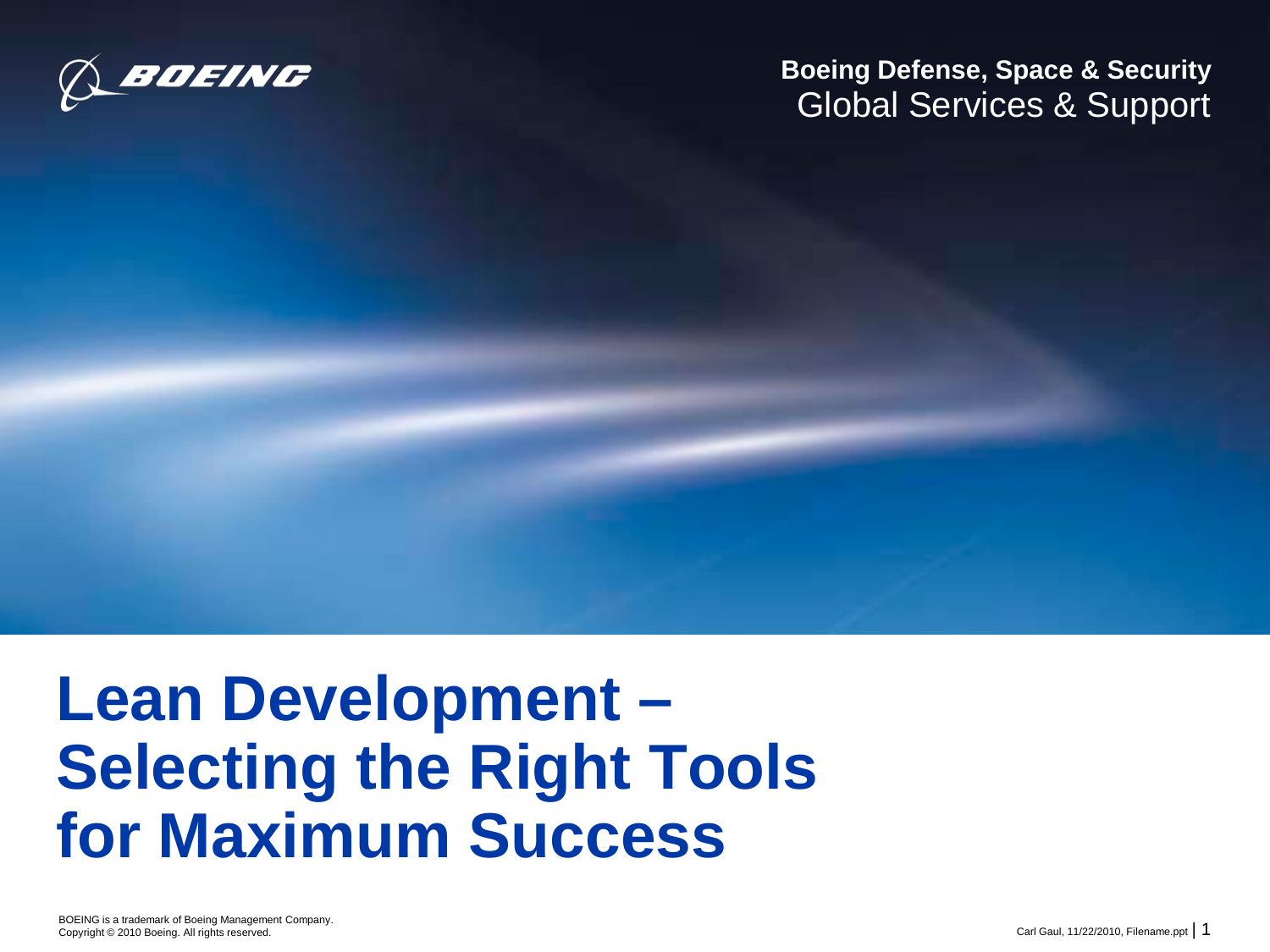## **Presentation Organization**

- **Introduction to tools and the usage**
- **Introduction to Enterprise Frameworks**
- **Framework – Why should I care?**
- **Description of aFramework**
- **Description of the different layers of the framework and their role in improvement efforts**
- **How to apply to your project**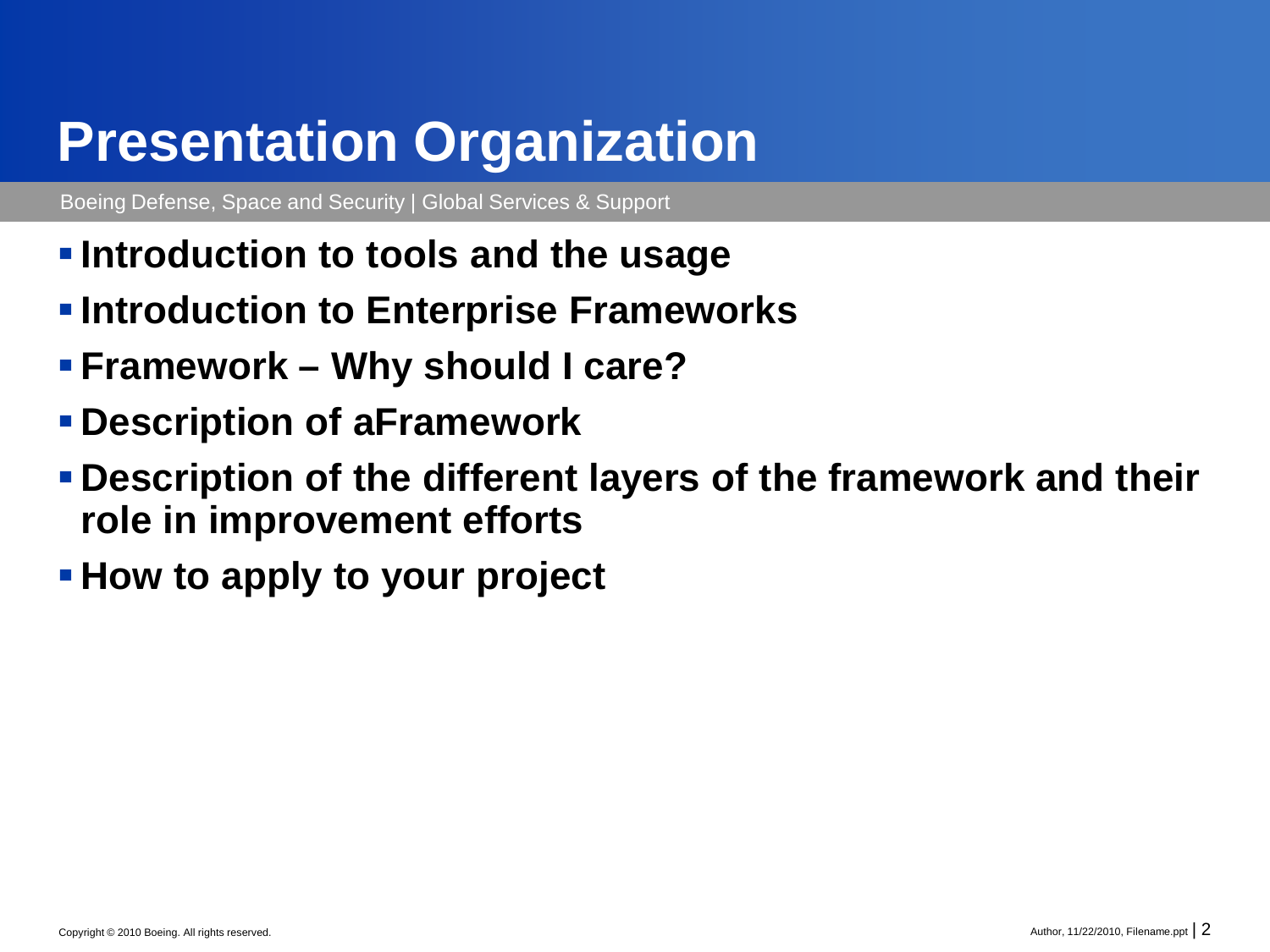### **Introduction to tools and the usage - CMMI**



- **See** how I do my tasks by writing them defined processes
	- **Am** I following my defined processes?
	- **Am** I measuring my defined processes?

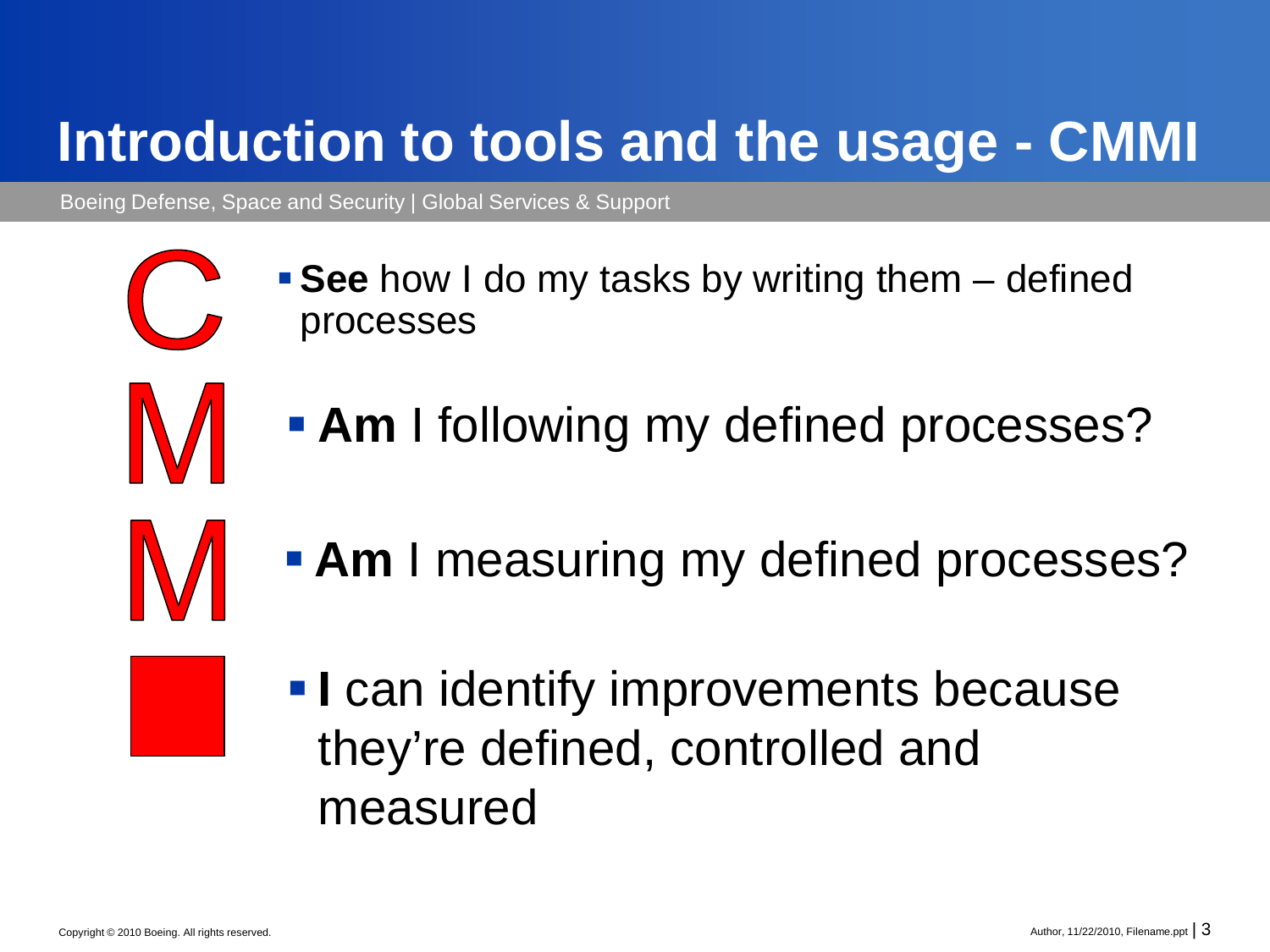## **Introduction to Tools – Tactical solutions**

Boeing Defense, Space and Security | Global Services & Support

### **Process improvement methods, models and techniques are like tools.**

- Pick the tool for the job
- **If you only have a hammer in** your tool box, every problem will look like a nail!
- **Tools are used together to** insure overall improvement



| l Tool Box   | <b>Six</b><br><b>Sigma</b> | Lean          | Theory of<br>constraints |
|--------------|----------------------------|---------------|--------------------------|
| Theory       | <b>Reduce</b>              | <b>Remove</b> | <b>Manage</b>            |
|              | variation                  | waste         | constraints              |
| <b>Focus</b> | <b>Problem</b>             | <b>Flow</b>   | <b>Systems</b>           |
|              | focused                    | focused       | constraints              |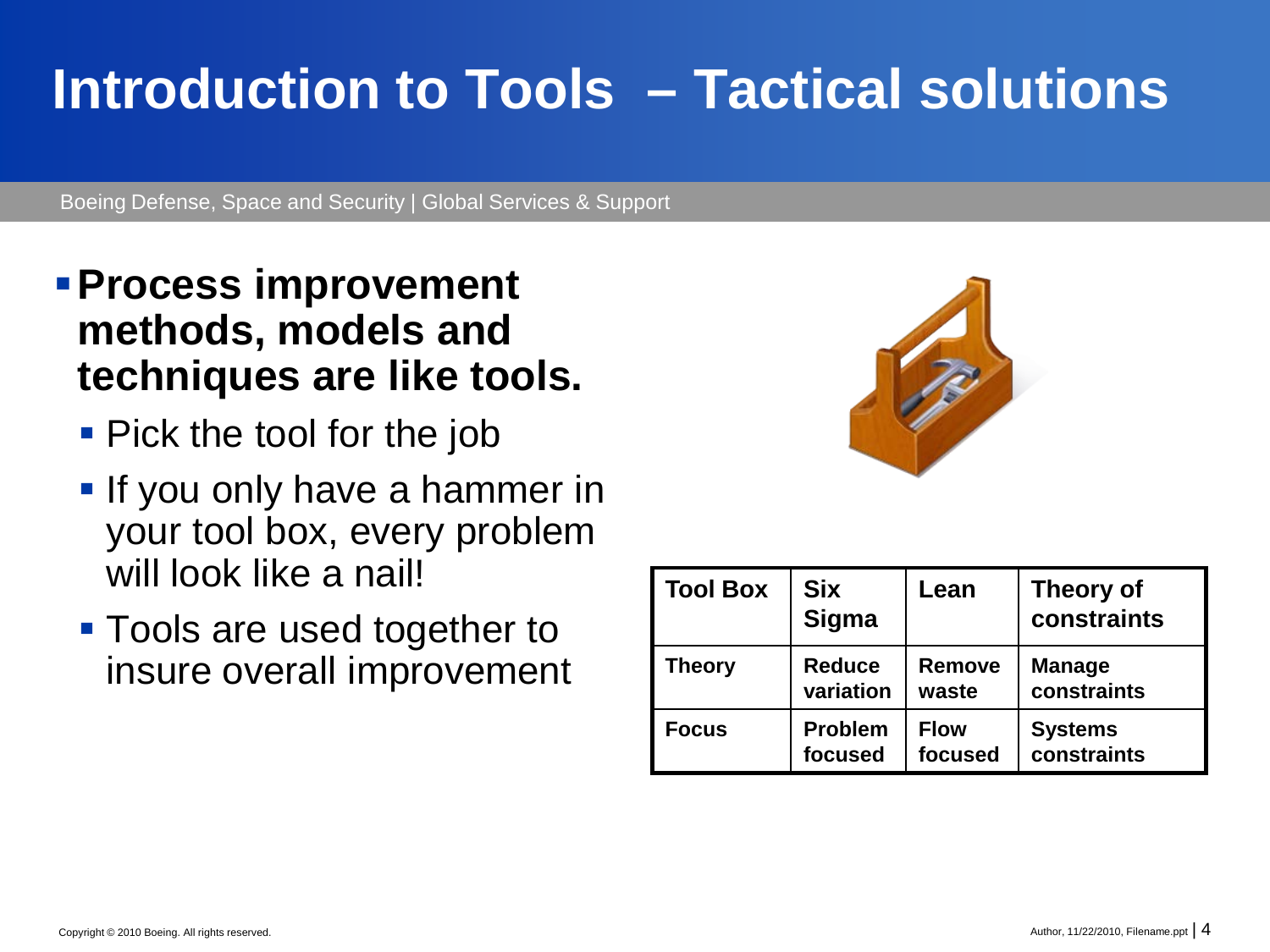### **Introduction to Tools – Six Sigma, Lean, TOC Comparison**

Boeing Defense, Space and Security | Global Services & Support

#### **Complexity of problem**

- High Theory of Constraints
- Medium Lean
- **Low Six Sigma**

#### **Organizational culture**

- Authority driven Theory of constraints
- **Authority approved/team-shared work Six Sigma**
- Teamwork directed Lean

#### **Driving factors**

- Logic Theory of Constraints
- Data Six Sigma
- $\blacksquare$  Flow Lean

#### **ROI visibility**

- $\blacksquare$  High Six Sigma
- Medium Theory of Constraints
- $\blacksquare$  Low Lean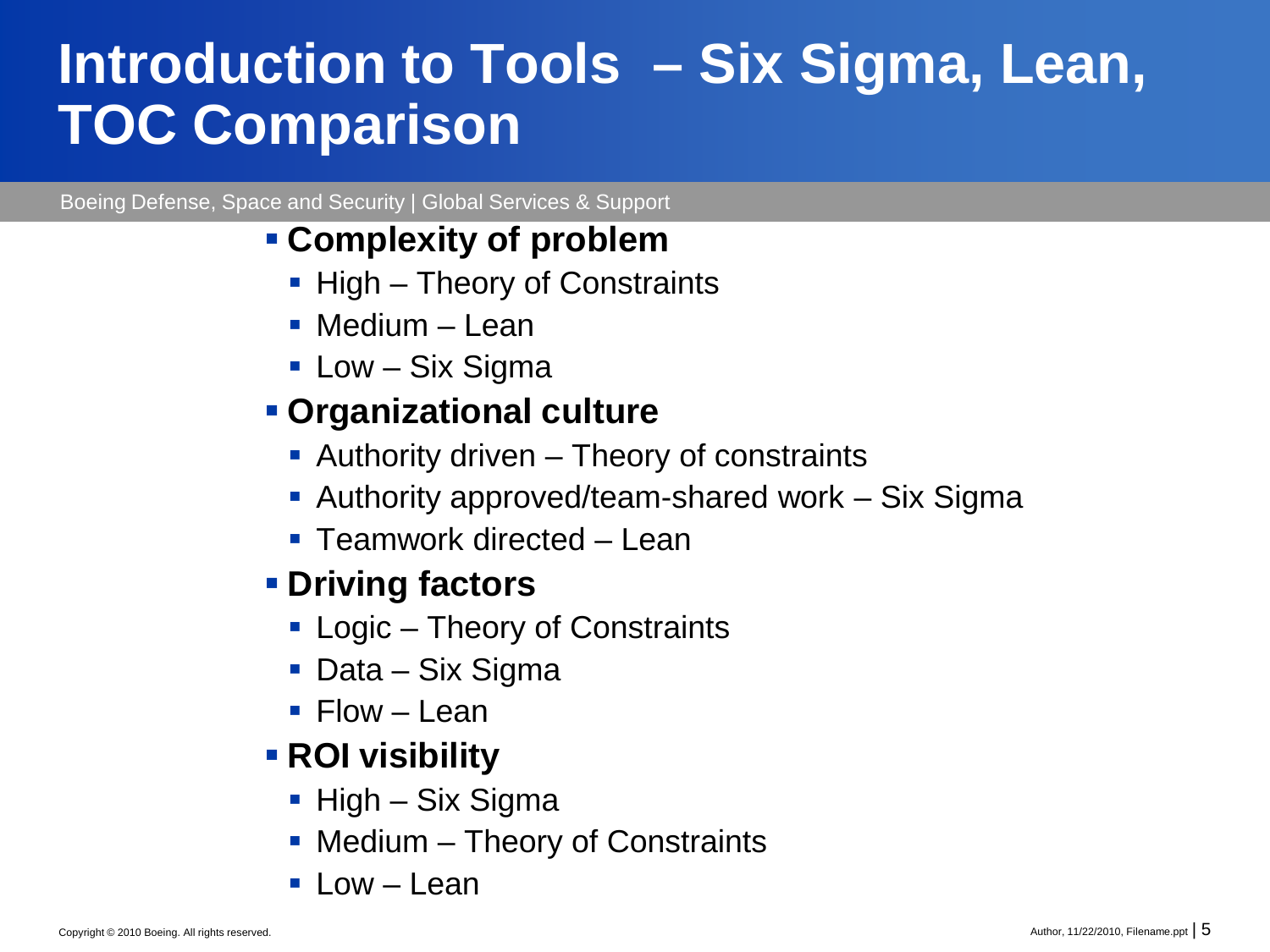## **Introduction – Frameworks**

Boeing Defense, Space and Security | Global Services & Support

**The biggest Issue with improvement tools is not learning the tools but proper application.**

- **Improvement methods widely defused**
- **Shotgun approach ineffective**
- **Organizations have hard time focusing efforts**
- **Low hanging fruit picked** 
	- Need to make improvements higher in the organization
	- Need to improve the organization's health

#### **Frameworks are key to focusing the organizational efforts**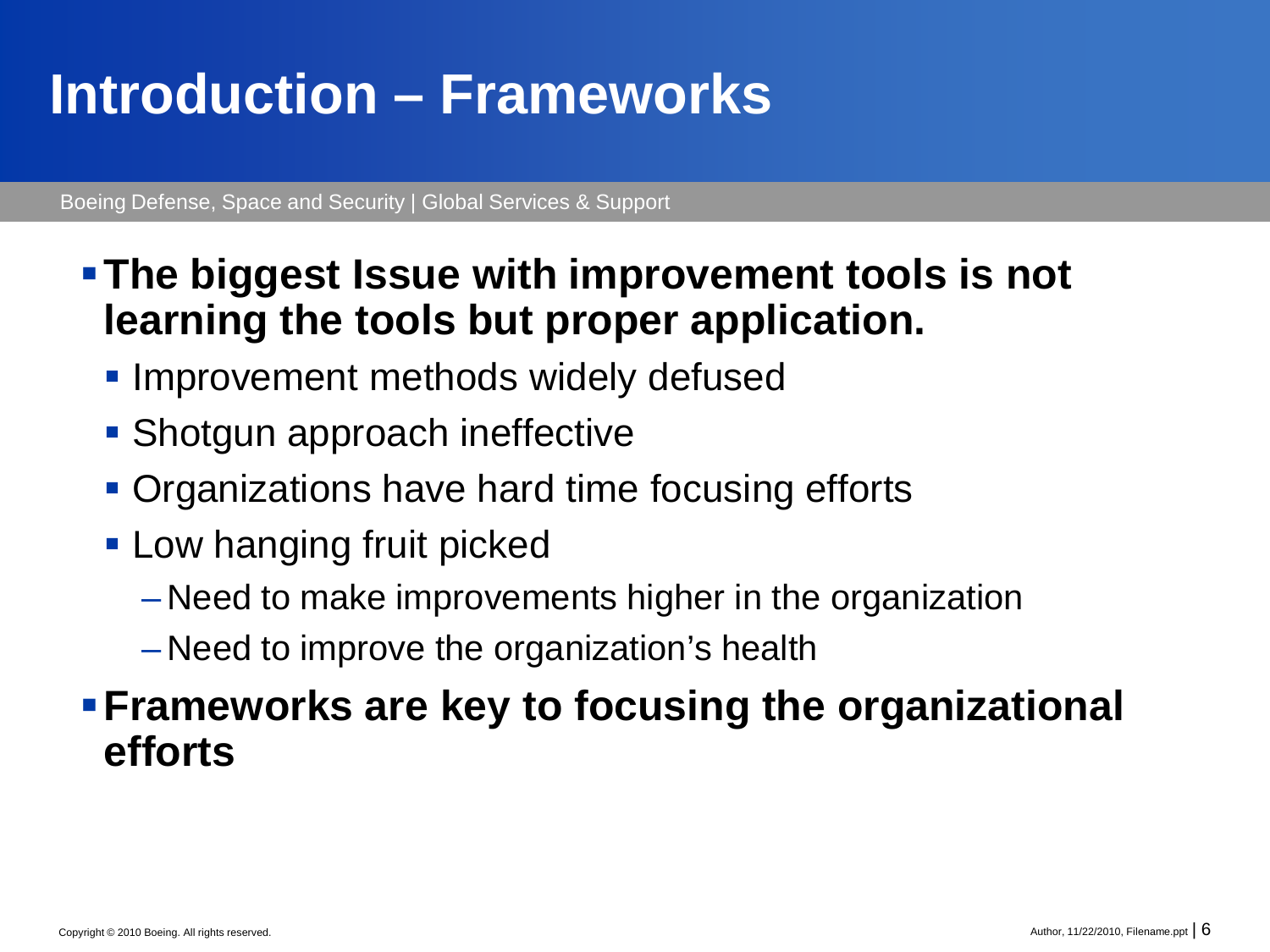## **Introduction – Frameworks**

Boeing Defense, Space and Security | Global Services & Support

### **Most people have some understanding of the organizational framework.**

- **Organizational chart** 
	- I know my boss/program/division/company/etc
- **Learned in High School English the 5 W and H.** 
	- What, Where, Who, When, Why and How
- **Understand the organization has different functions** 
	- Executive leaders, IT, Engineering, Quality, Operations, etc
	- May or may not understand their respective relationship

### **A Framework is simply helps to integration of things and their relationships**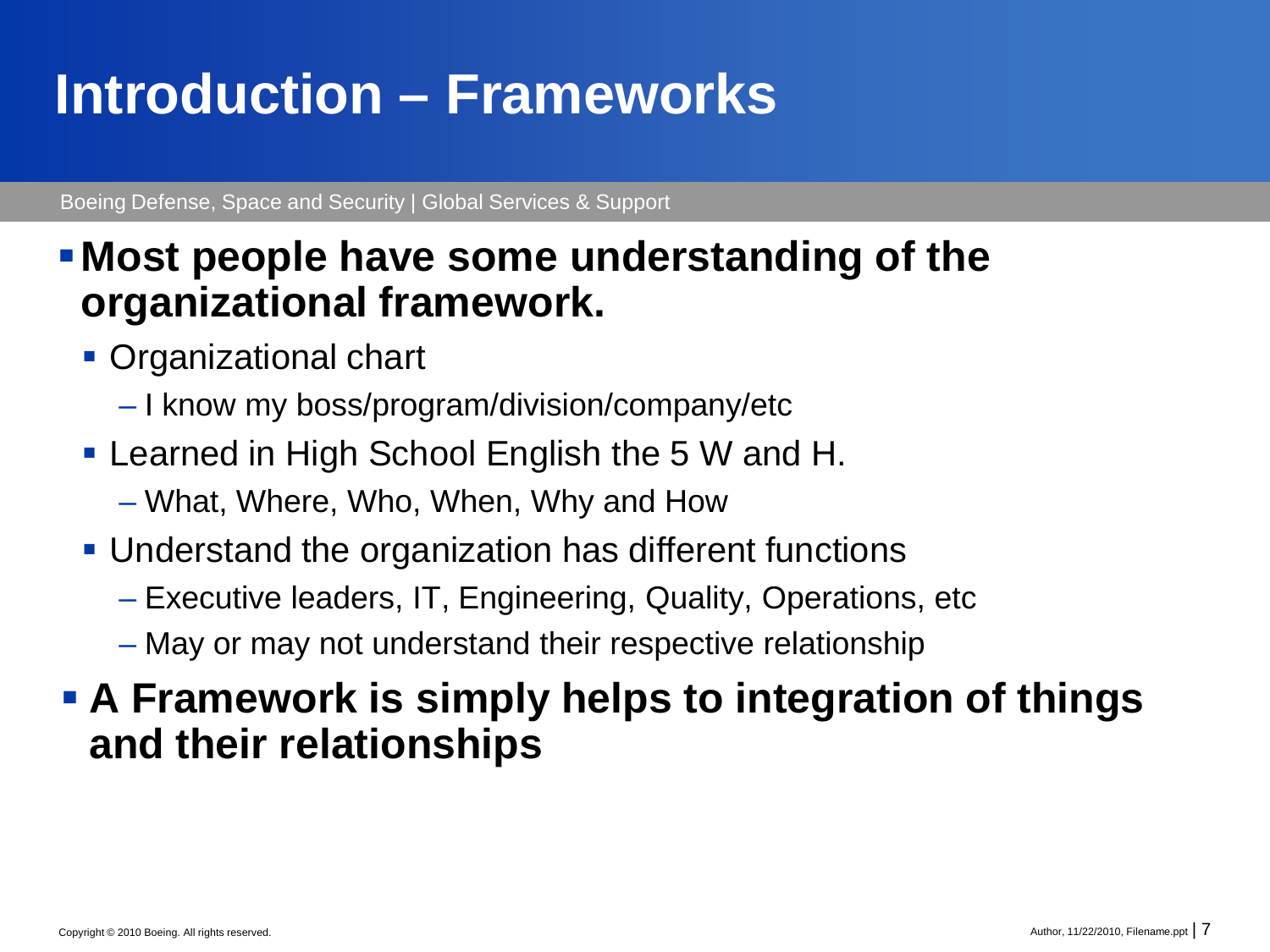### **Framework – Why should I care?**

Boeing Defense, Space and Security | Global Services & Support

### **The layers of the framework are self-organizing**

- Will always work to be integrated
- Will not inherently be efficient or effective

### **Resolving conflicts in the frameworks are key to process improvement**

- **There will always be conflict in the framework**
- Unresolved conflict will increase uncertainty resulting in increased cost and schedule while decreasing quality
- Conflicts often are resolved in ways that create constraints as the organization changes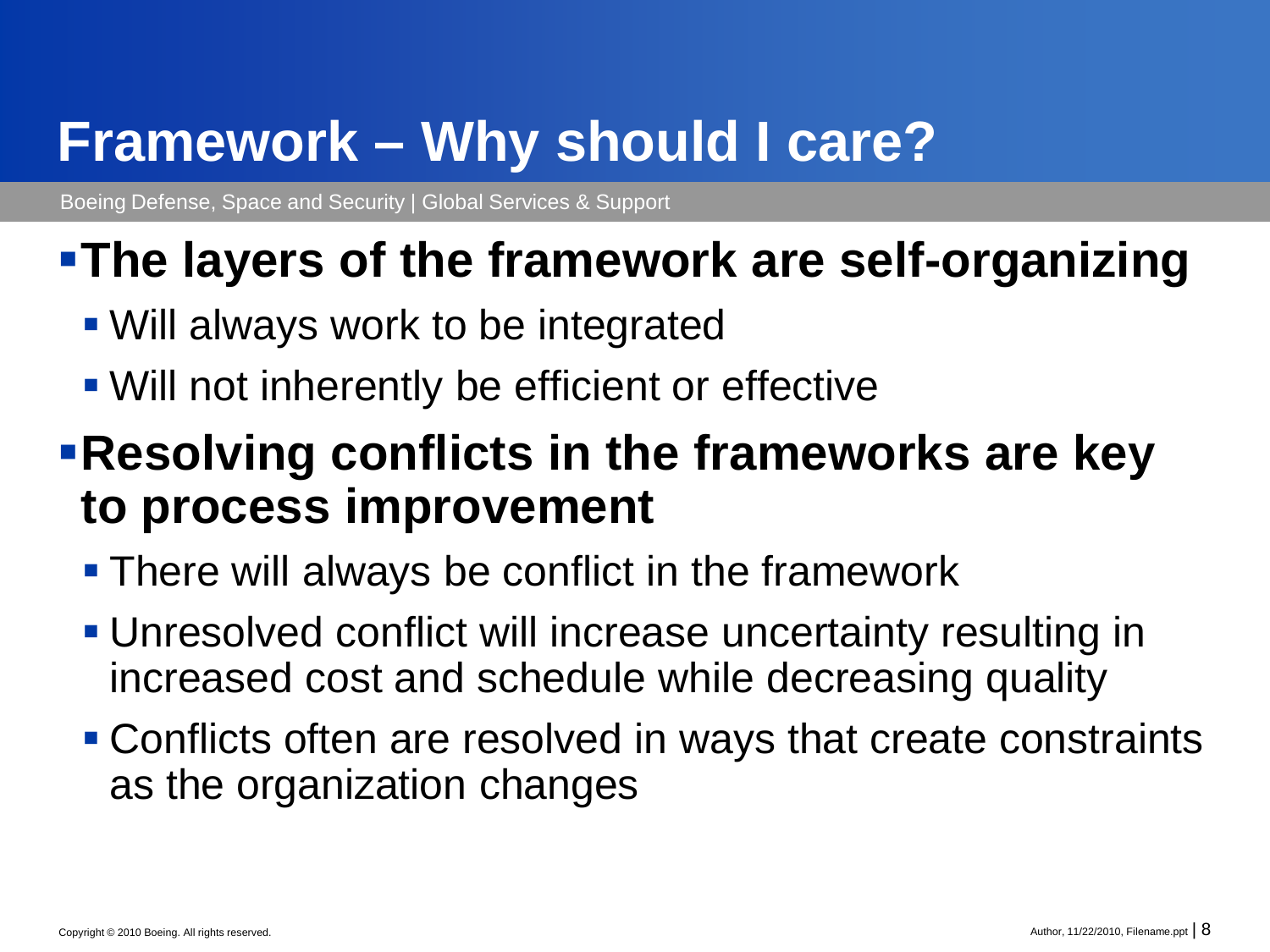## **Framework – Why should I care?**

Boeing Defense, Space and Security | Global Services & Support

### **The layers of the framework are self-organizing**

- Will always work to be integrated
- Will not inherently be efficient or effective

### **Resolving conflicts in the frameworks are key to process improvement**

- There will always be conflict in the framework
- Unresolved conflict will increase uncertainty resulting in increased cost and schedule while decreasing quality
- Conflicts often are resolved in ways that create constraints as the organization changes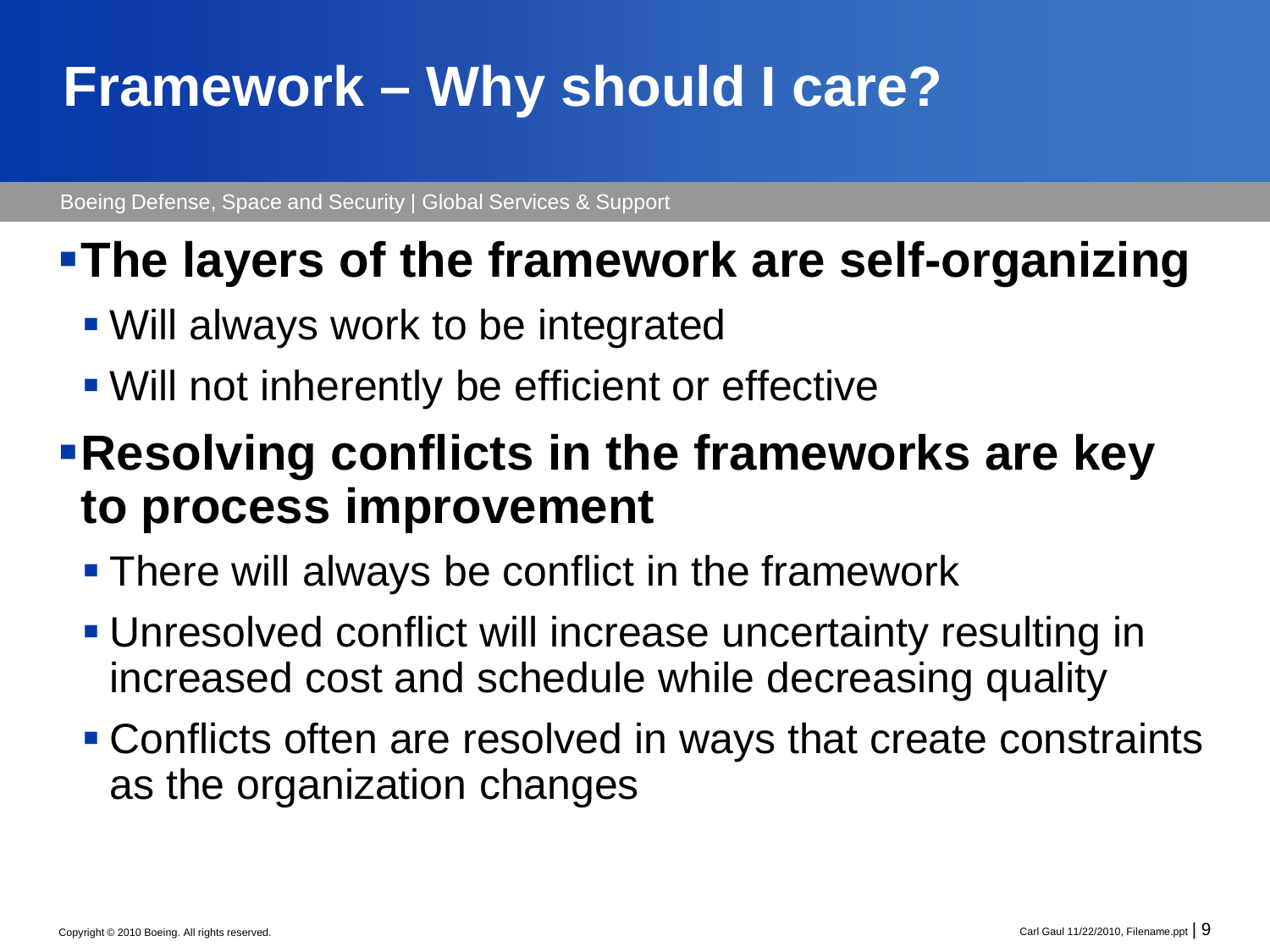### **Introduction – Frameworks**

Boeing Defense, Space and Security | Global Services & Support

### **Classification system is by John A. Zachman**

- –6X6 Matrix
- –5 W and H across the top
- –6 different "transformational" layers

–Available from<http://www.zachmaninternational.com/>

# **DODAF 2.0**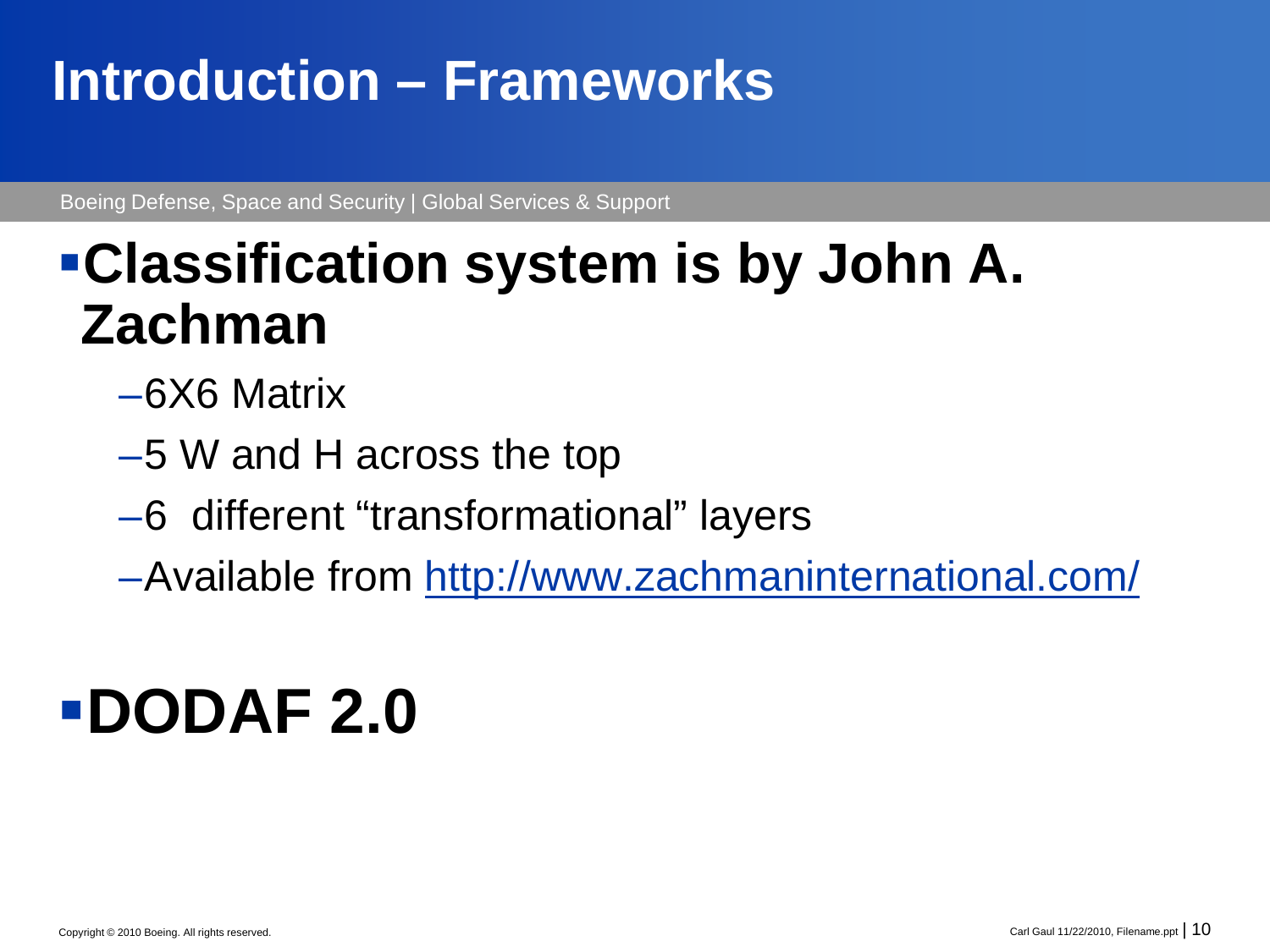## **Introduction – Framework**

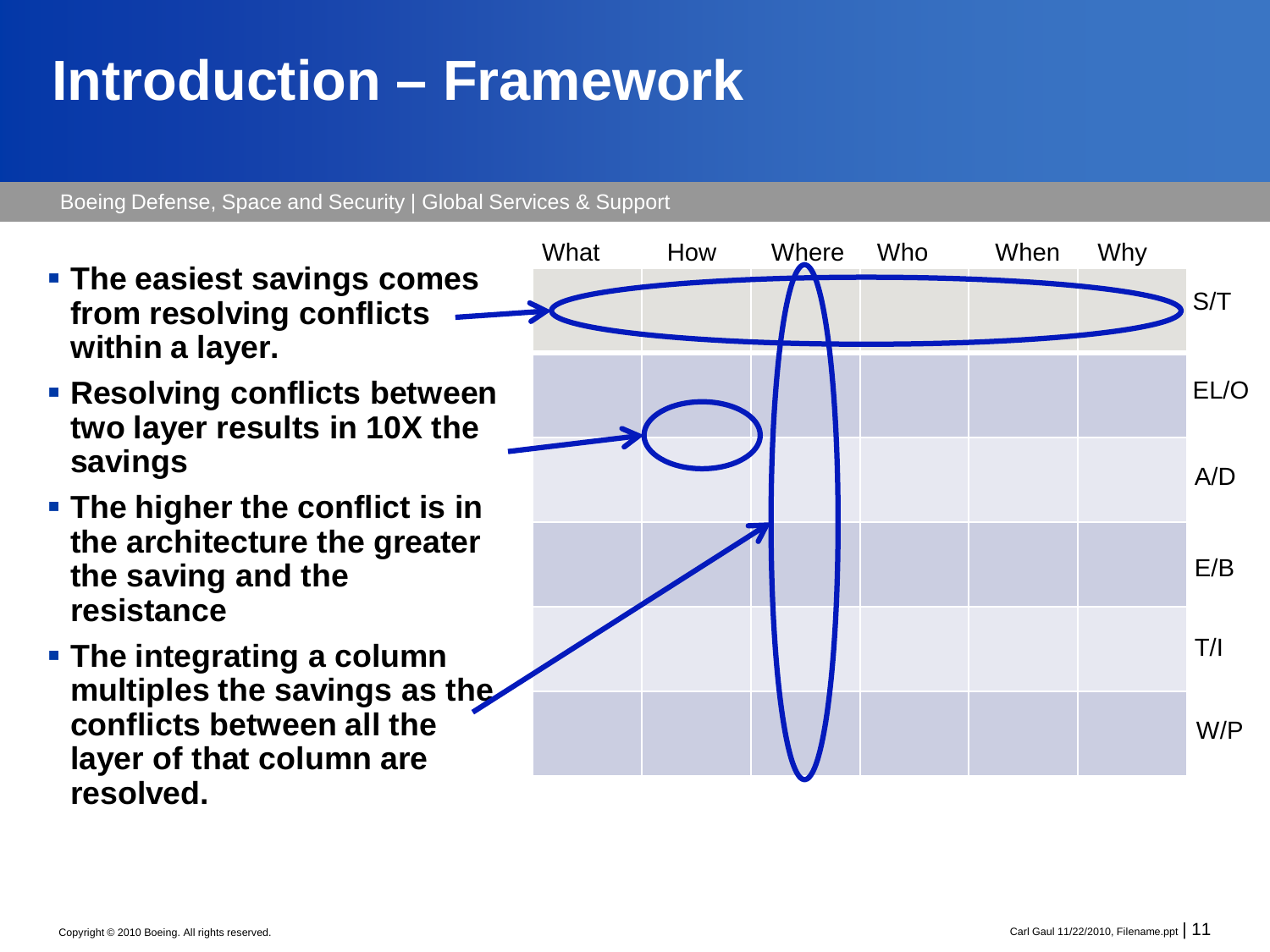## **Introduction –Framework**

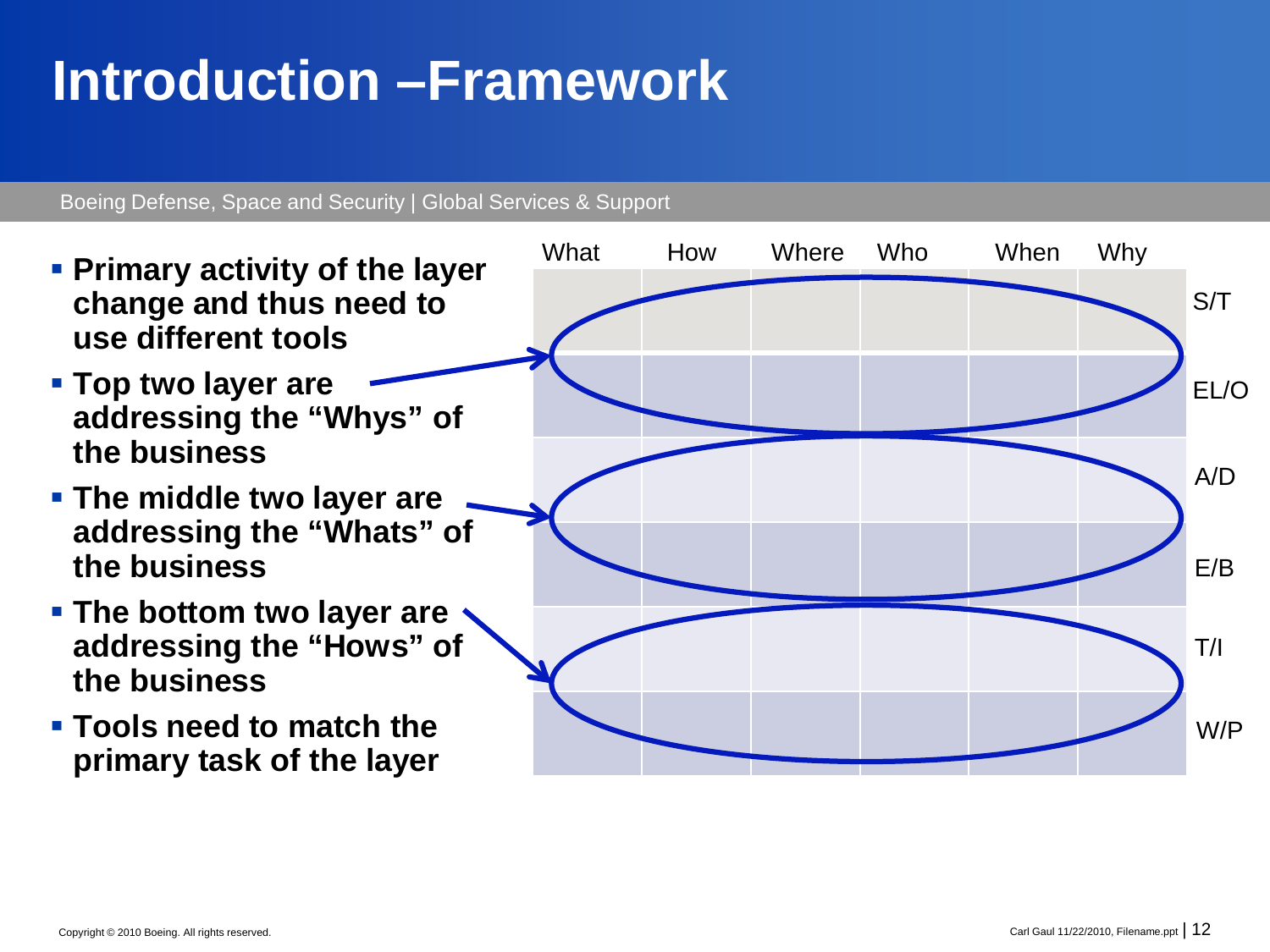# **Frameworks and Tool Selection – How to apply**

Boeing Defense, Space and Security | Global Services & Support

### **Attempt to fill in the framework**

Difficulties in completing highlights improvement opportunities

## **Empty blocks or controversial block answers highlight conflicts**

- –Upper layer use Theory of Constraint
- –Middle level use Design for Six Sigma
- –Lower levels use Lean/six sigma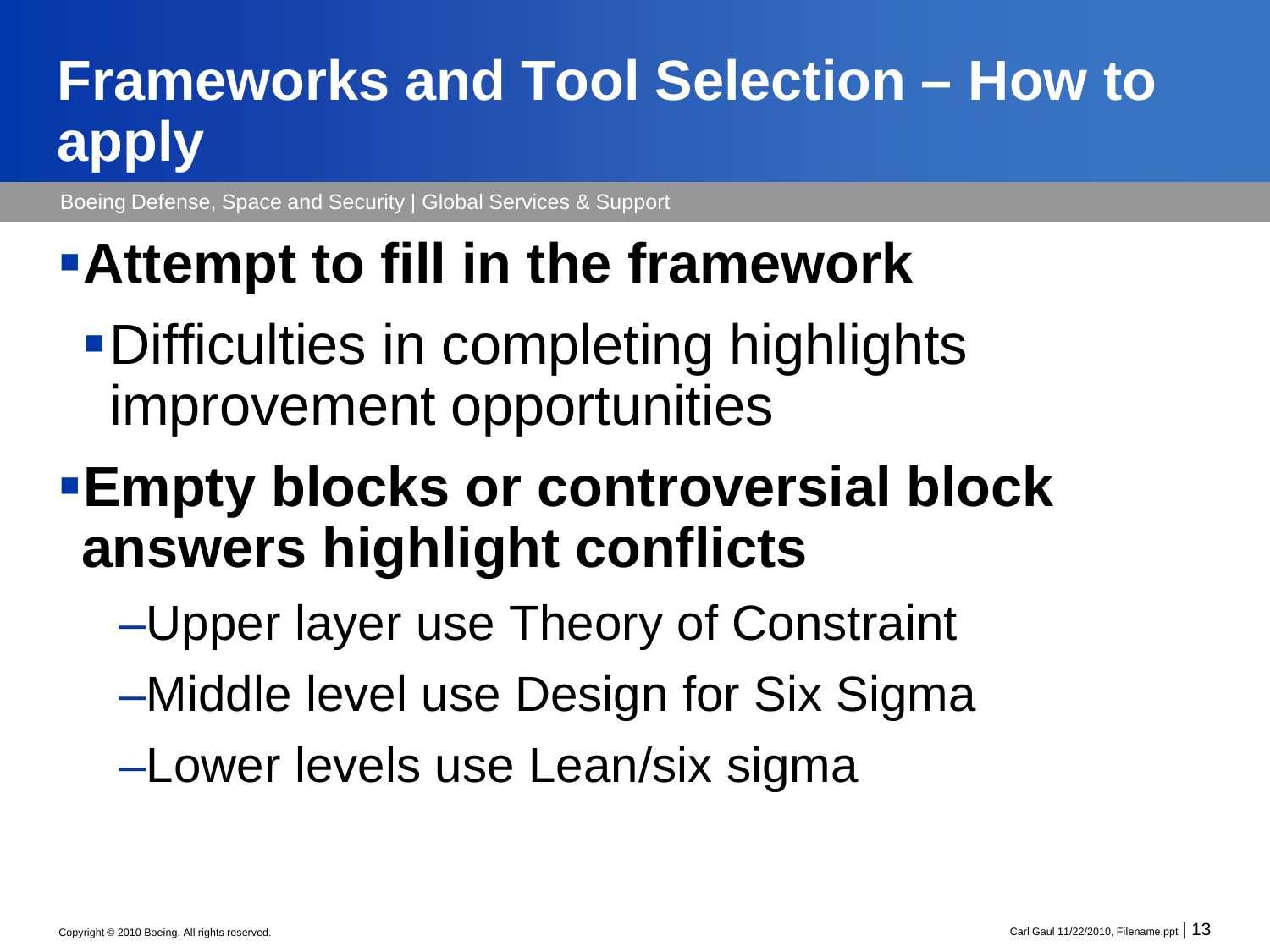# **Frameworks and Tool Selection – How to apply**

Boeing Defense, Space and Security | Global Services & Support

## **Multiple blocks within a layer**

- **For mid or lower level layer Determine if** issue is flow or data or conflict
	- –Flow Lean
	- –Data Six sigma
	- –Conflict Theory of Constraints
- **For high level layer start with Theory of Constraints**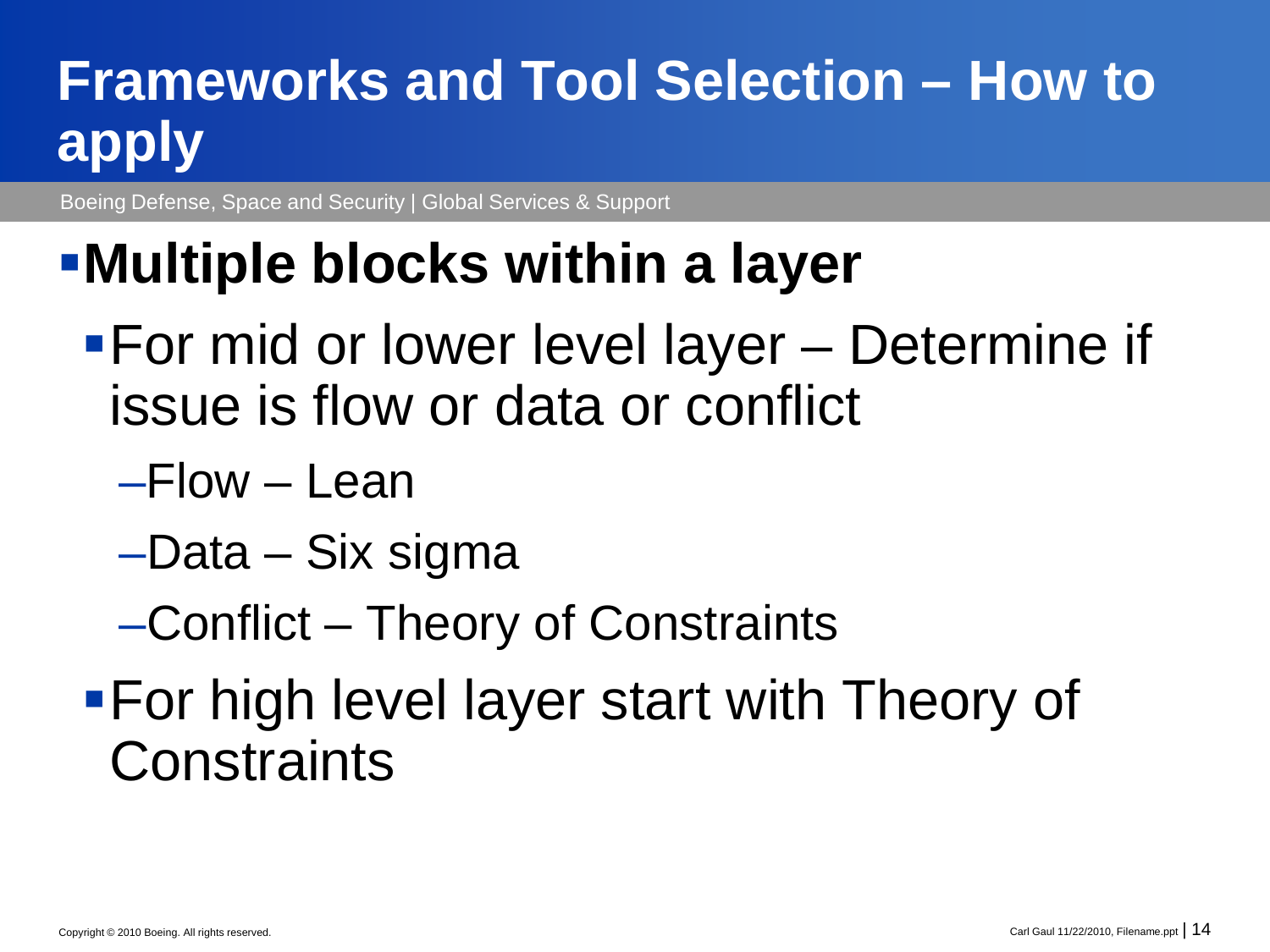# **Frameworks and Tool Selection – How to apply**

Boeing Defense, Space and Security | Global Services & Support

### **Vertically-aligned blocks are conflicts and transformations difficulties**

- **Theory of Constraints preferred tool**
- **Focus effort to resolve similar business questions**
- Caution not to jump layers
- **For high level layer start with Theory of Constraints**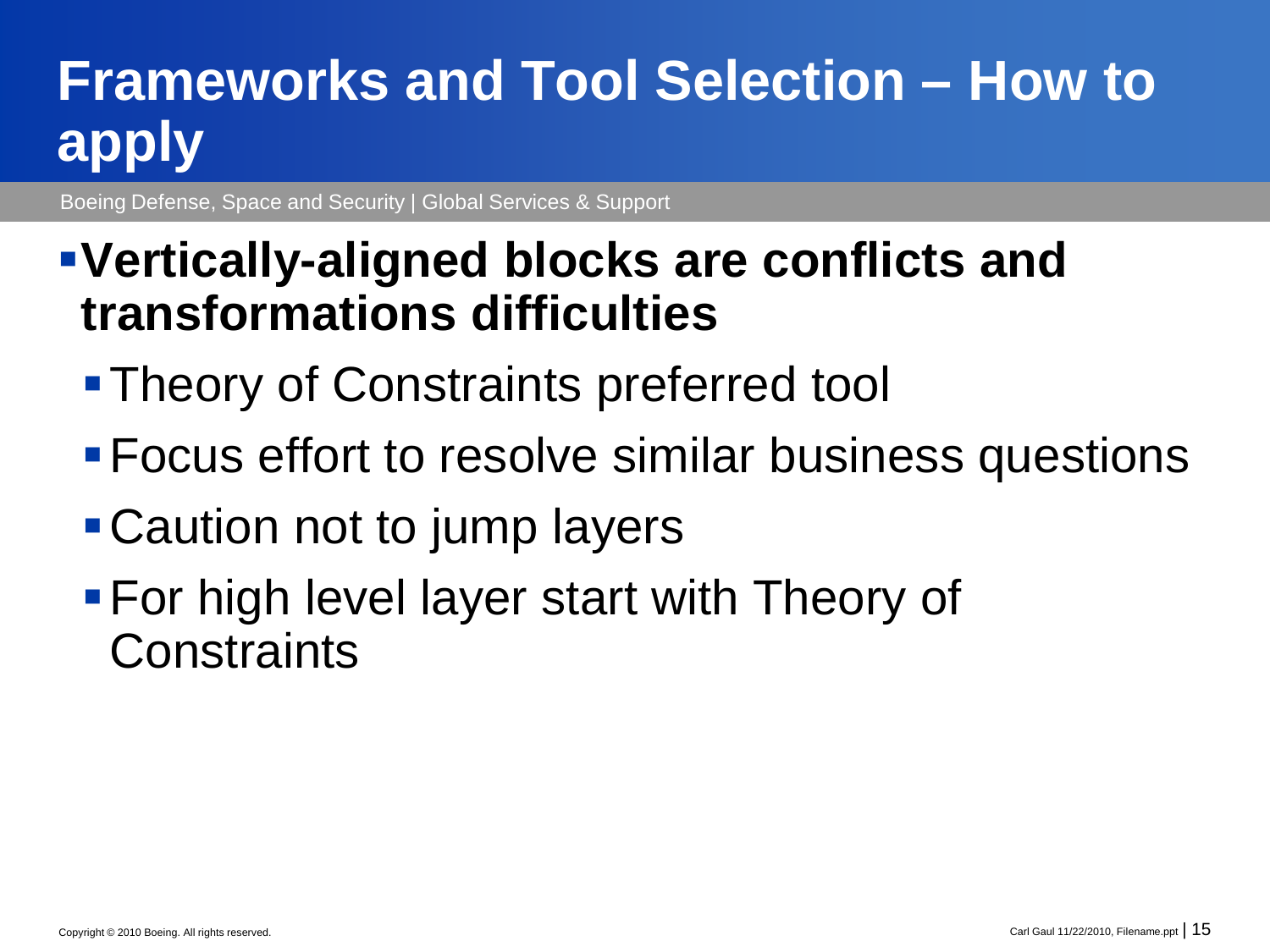# **Conclusions**

Boeing Defense, Space and Security | Global Services & Support

**There are multiple tool boxes with a wide range of tools**

- **This presentation only touched on Three**
- **Using a framework helps to find improvement opportunities**
- **Holes in the framework highlight the organizational conflicts**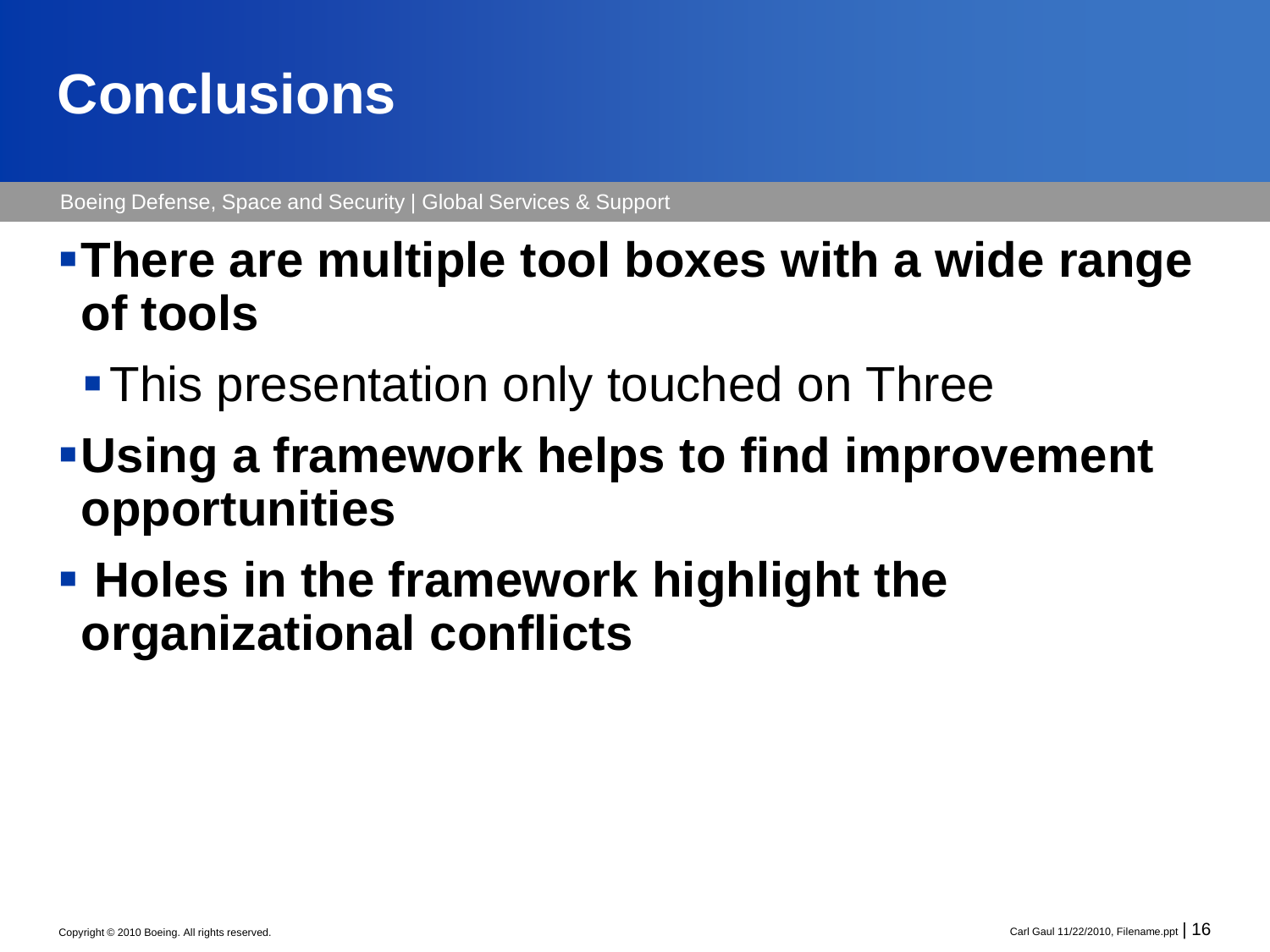# **Conclusions**

- **Resolving conflicts in the architecture results in saving.**
	- **Higher in the framework the greater the saving**
	- **Conflicts between the layer result in larger** savings than resolving the conflict within the layer
- **Knowing the conflict type and location helps determine the correct tool set.**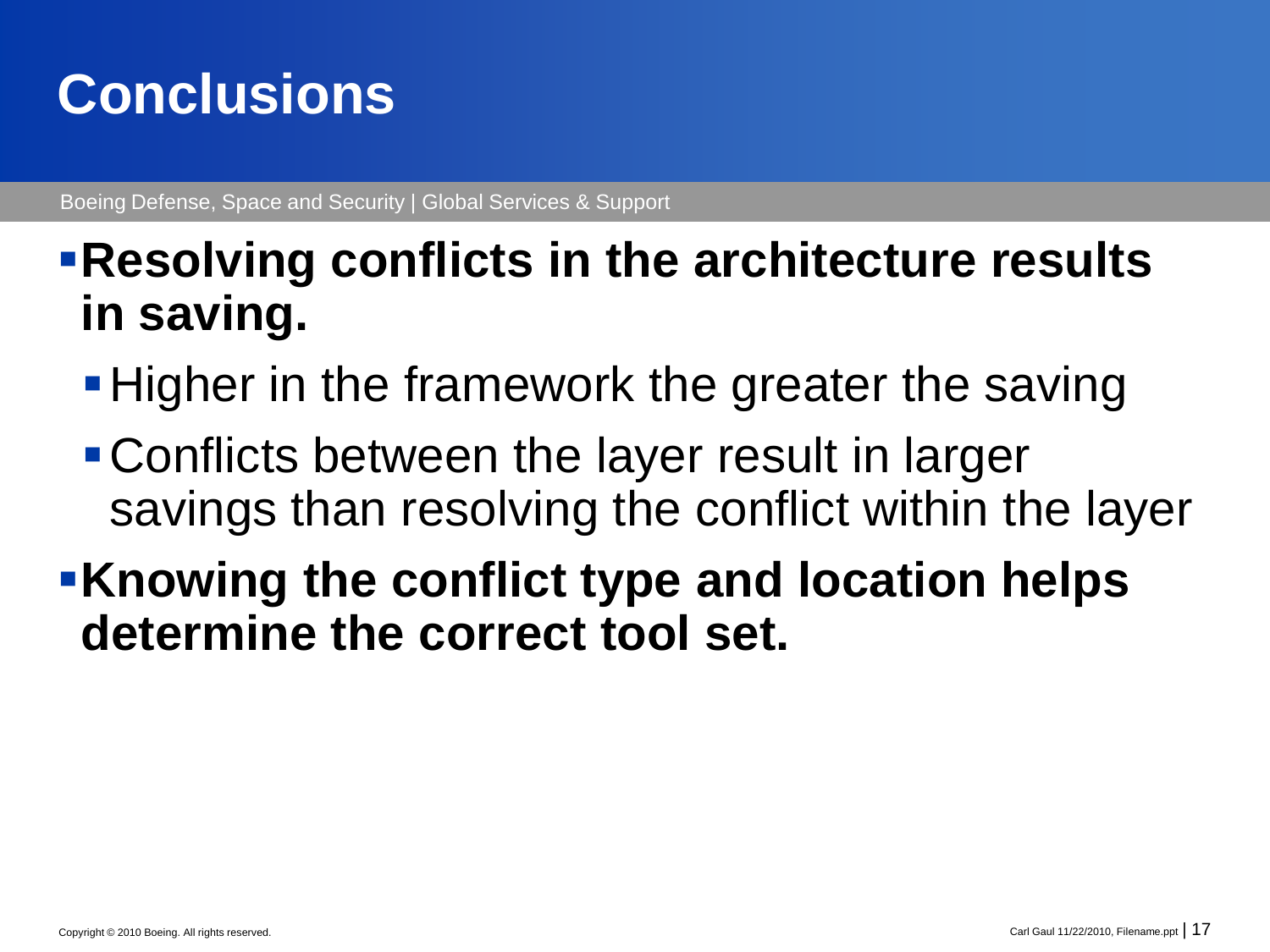